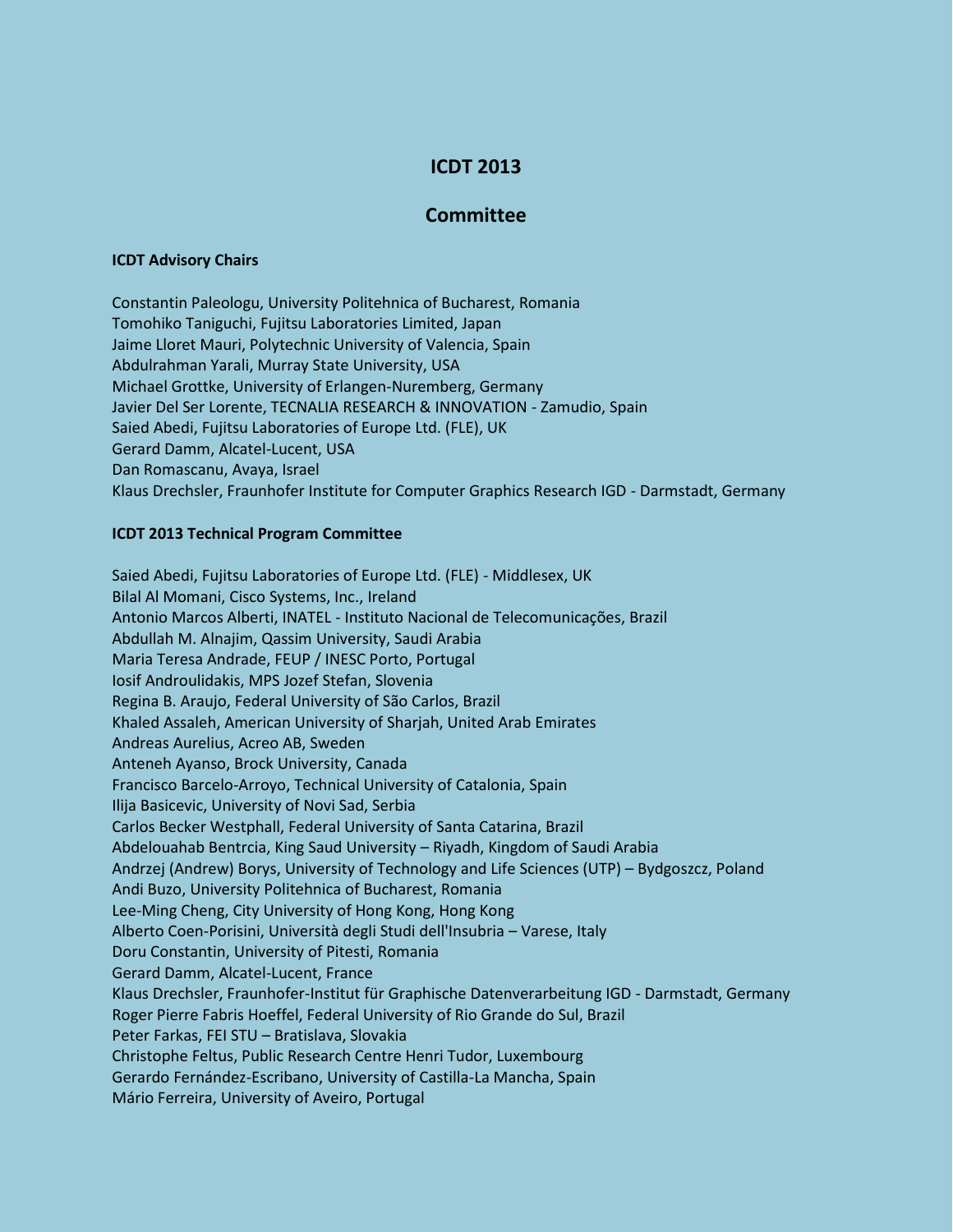Pierfrancesco Foglia, University of Pisa, Italy Alex Galis, University College London, UK Zabih Ghassemlooy, Northumbria University - Newcastle upon Tyne, UK Andrea Giachetti, Università degli Studi di Verona, Italy Christoph Grimm, Vienna University of Technology, Austria Stefanos Gritzalis, University of the Aegean, Greece Adrian Groza, Technical University of Cluj-Napoca, Romania Carlos A. Gutierrez, Panamericana University – Aguascalientes, Mexico Jan Haase, Vienna University of Technology, Austria Maryline Hélard, INSA / Institut d'Electronique et de Télécommunications de Rennes (IETR), France Jalaa Hoblos, Kent State University, USA Xiaopeng Huang, Stevens Institute of Technology, USA Georgi Iliev, Technical University of Sofia, Bulgaria Theodoros Iliou, Greek Society of Scientists / Greek Computer Society, Greece Ondrej Kaller, Brno University of Technology, Czech Republic Epaminondas Kapetanios, University of Westminster, UK Hathairat Ketmaneechairat, King Mongkut 's University of Technology North Bangkok - Bangkok, **Thailand** Maria Kihl, Lund University, Sweden Ki Hong Kim, The Attached Institute of ETRI, Republic of Korea Dattatraya Vishnu Kodavade, D.K.T.E. Society's Textile & Engineering Institute Ichalkaranji – Rajwada, India Lukas Klozar, Brno University of Technology, Czech Republic Michal Kratky, Technical University of Ostrava, Czech Republic Anirban Kundu, Kuang-Chi Institute of Advanced Technology, China Andrew Kusiak, The University of Iowa, USA Wen-Hsing Lai, National Kaohsiung First University of Science and Technology, Taiwan Jan Lansky, The University of Finance and Administration - Prague, Czech Republic Jean Le Bihan, Université Européenne de Bretagne – Brest, France Jean-Yves Leboudec, EPFL, Switzerland France Kun Chang Lee, Sungkyunkwan University, South Korea Erich Leitgeb, Graz University of Technology, Austria Mark Sh. Levin, Russian Academy of Science, Moscow, Russia Malamati Louta, University of Western Macedonia - Kozani, Greece Dario Maggiorini, University of Milano, Italy Sathiamoorthy Manoharan, University of Auckland, New Zealand Martin May, Technicolor – Paris, France Stan McClellan, Texas State University - San Marcos, USA Jean-Claude Moissinac, TELECOM ParisTech, France Ioannis Moscholios, University of Peloponnese – Tripolis, Greece Dmitry Namiot, Lomonosov Moscow State University, Russia Sven Nordholm, Curtin University, Australia Patrik Österberg, Mid Sweden University, Sweden Peera Pacharintanakul, TOT, Thailand Constantin Paleologu, University Politehnica of Bucharest, Romania Liyun Pang, Huawei European Research Center - Munich, Germany Pubudu Pathirana, Deakin University, Australia Jyrki T.J. Penttinen, Nokia Inc., USA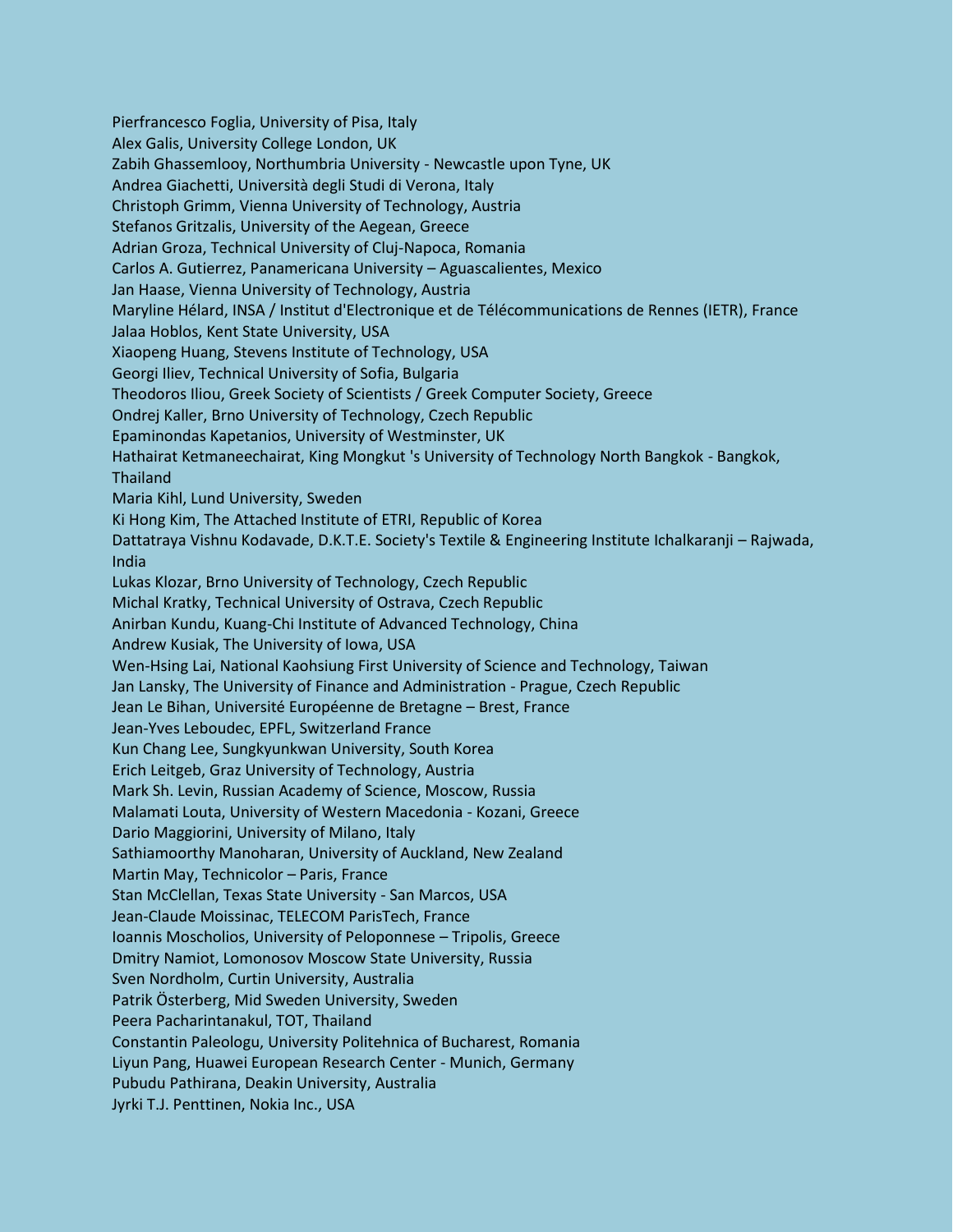Harry Perros, NC State University, USA Nada Y. Philip, Kingston University, London, UK Maciej Piechowiak, Kazimierz Wielki University - Bydgoszcz, Poland Ladislav Polak, Brno University of Technology, Czech Republic Luigi Pomante, University of L'Aquila, Italy Adrian Popescu, Blekinge Institute of Technology, Sweden Purnomo Sidi Priambodo, Universitas Indonesia, Indonesia Nasser-Eddine Rikli, King Saud University - Riyadhm, Saudi Arabia Dan Romascanu, Avaya, Inc. - Tel Aviv, Israel Juha Roning, University of Oulu, Finland Tapio Saarelainen, National Defence University, Finland Brian M. Sadler, Army Research Laboratory RDRL-CIN - Adelphi, USA Nabil J. Sarhan, Wayne State University - Detroit, USA Panagiotis Sarigiannidis, University of Western Macedonia - Kozani, Greece Stefan Schmid, TU Berlin & T-Labs, Germany Manfred Schneps-Schneppe, Ventspils University College, Latvia Cristian V. Serdean, De Montfort University - Leicester, UK Akbar Sheikh Akbari, Staffordshire University, UK Nirmala Shenoy, Rochester Institute of Technology, USA Sabrina Sicari, Università degli studi dell'Insubria – Varese, Italy Edvin Škaljo, BH Telecom, Bosnia and Herzegovina Charalampos Skianis, University of the Aegean, Greece Himanshu B. Soni, IIT Bombay, India Leonel Sousa, INESC-ID/IST, TU-Lisbon, Portugal Maria-Estrella Sousa-Vieira, University of Vigo, Spain Ismael Soto, Universidad de Santiago de Chile, Chile George Spanoudakis, City University London, UK Dimitrios G. Stratogiannis, National Technical University of Athens, Greece Weilian Su, Naval Postgraduate School - Monterey, USA Nary Subramanian, University of Texas at Tyler, USA K. M. Sunjiv Soyjaudah, University of Mauritius, Mauritius Weifeng Sun, Dalian University of Technology, China Dimitrios G. Stratogiannis, National Technical University of Athens, Greece James K. Tamgno. ESMT - Dakar, Sénégal Tomohiko Taniguchi, Fujitsu Laboratories Limited, Japan Yoshiaki Taniguchi, Osaka University, Japan Antonio Texeira, University of Aveiro, Portugal Tony Thomas, Indian Institute of Information Technology and Management - Kerala, India Božo Tomas, University of Mostar, Bosnia and Herzegovina Scott Trent, IBM Research - Tokyo, Japan Chrisa Tsinaraki, Technical University of Crete, Greece Georgios I. Tsiropoulos, National Technical University of Athens, Greece Nico Van de Weghe, Ghent University, Belgium Rob van der Mei, Tilburd University, The Netherlands John Vardakas, Iquadrat Informatica S.L., Barcelona, Spain José Miguel Villalón Millan, Universidad de Castilla-La Mancha, Spain Krzysztof Walczak, Poznan University of Economics, Poland Krzysztof Walkowiak, Wroclaw University of Technology, Poland